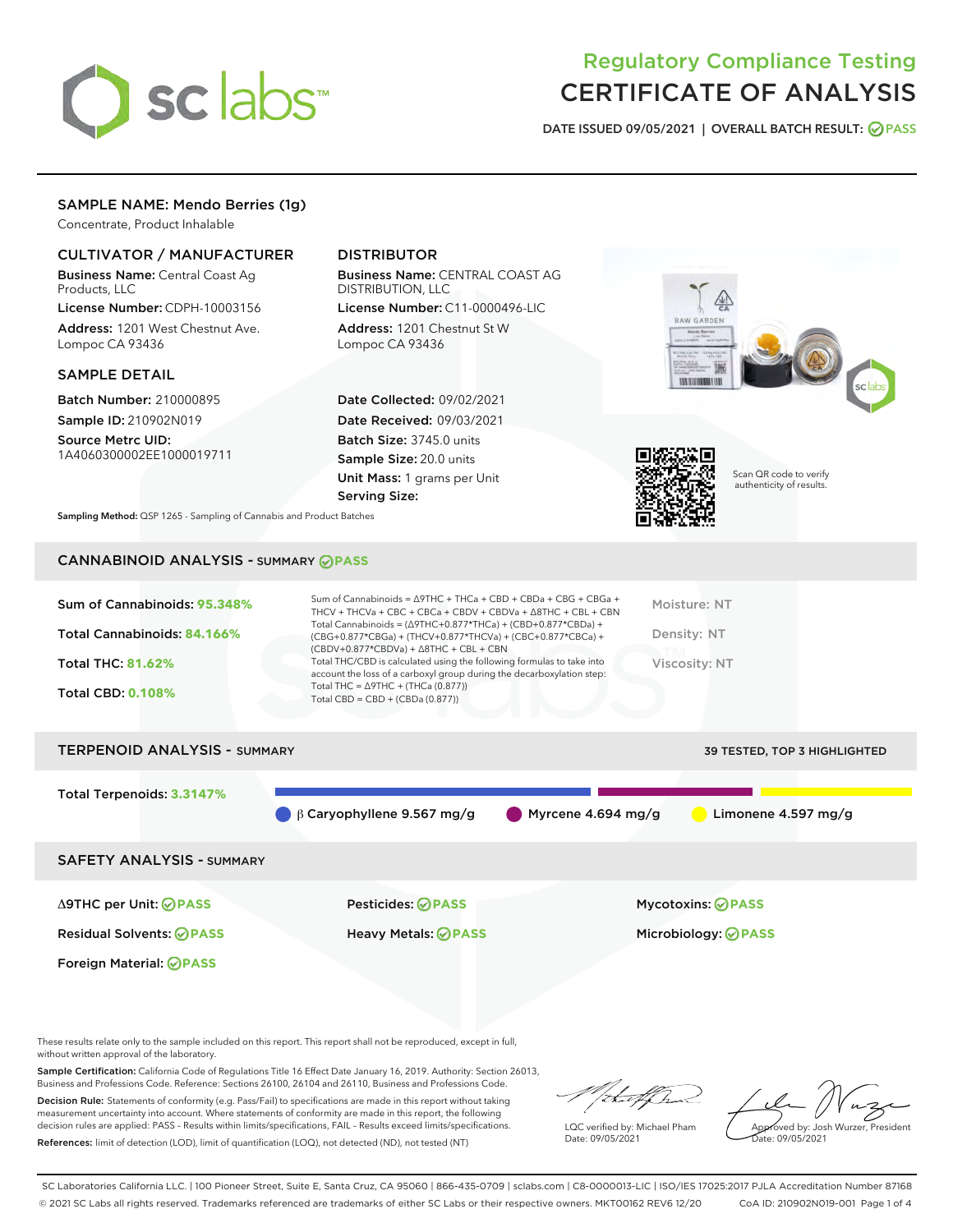



MENDO BERRIES (1G) | DATE ISSUED 09/05/2021 | OVERALL BATCH RESULT: **⊘** PASS

## CANNABINOID TEST RESULTS - 09/05/2021 @ PASS

Tested by high-performance liquid chromatography with diode-array detection (HPLC-DAD). **Method:** QSP 1157 - Analysis of Cannabinoids by HPLC-DAD

#### TOTAL CANNABINOIDS: **84.166%**

Total Cannabinoids (Total THC) + (Total CBD) + (Total CBG) + (Total THCV) + (Total CBC) + (Total CBDV) + ∆8THC + CBL + CBN

TOTAL THC: **81.62%** Total THC (∆9THC+0.877\*THCa)

TOTAL CBD: **0.108%**

Total CBD (CBD+0.877\*CBDa)

TOTAL CBG: 1.37% Total CBG (CBG+0.877\*CBGa)

TOTAL THCV: 0.272% Total THCV (THCV+0.877\*THCVa)

TOTAL CBC: 0.796% Total CBC (CBC+0.877\*CBCa)

TOTAL CBDV: ND Total CBDV (CBDV+0.877\*CBDVa)

| <b>COMPOUND</b>  | LOD/LOQ<br>(mg/g)          | <b>MEASUREMENT</b><br><b>UNCERTAINTY</b><br>(mg/g) | <b>RESULT</b><br>(mg/g) | <b>RESULT</b><br>(%) |
|------------------|----------------------------|----------------------------------------------------|-------------------------|----------------------|
| <b>THCa</b>      | 0.05 / 0.14                | ±22.736                                            | 884.66                  | 88.466               |
| <b>A9THC</b>     | 0.06/0.26                  | ±1.388                                             | 40.35                   | 4.035                |
| <b>CBGa</b>      | 0.1 / 0.2                  | ±0.63                                              | 12.1                    | 1.21                 |
| <b>CBCa</b>      | 0.07 / 0.28                | ±0.405                                             | 8.28                    | 0.828                |
| <b>THCVa</b>     | 0.07 / 0.20                | ±0.148                                             | 3.10                    | 0.310                |
| <b>CBG</b>       | 0.06/0.19                  | ±0.121                                             | 3.06                    | 0.306                |
| <b>CBDa</b>      | 0.02/0.19                  | ±0.036                                             | 1.23                    | 0.123                |
| <b>CBC</b>       | 0.2/0.5                    | ±0.02                                              | 0.7                     | 0.07                 |
| $\triangle$ 8THC | 0.1 / 0.4                  | N/A                                                | <b>ND</b>               | <b>ND</b>            |
| <b>THCV</b>      | 0.1/0.2                    | N/A                                                | <b>ND</b>               | <b>ND</b>            |
| <b>CBD</b>       | 0.07/0.29                  | N/A                                                | <b>ND</b>               | <b>ND</b>            |
| <b>CBDV</b>      | 0.04 / 0.15                | N/A                                                | <b>ND</b>               | <b>ND</b>            |
| <b>CBDVa</b>     | 0.03 / 0.53                | N/A                                                | <b>ND</b>               | <b>ND</b>            |
| <b>CBL</b>       | 0.06 / 0.24                | N/A                                                | <b>ND</b>               | <b>ND</b>            |
| <b>CBN</b>       | 0.1/0.3                    | N/A                                                | <b>ND</b>               | <b>ND</b>            |
|                  | <b>SUM OF CANNABINOIDS</b> |                                                    | 953.48 mg/g             | 95.348%              |

#### **UNIT MASS: 1 grams per Unit**

| ∆9THC per Unit                        | 1120 per-package limit     | 40.35 mg/unit<br><b>PASS</b> |
|---------------------------------------|----------------------------|------------------------------|
| <b>Total THC per Unit</b>             |                            | 816.20 mg/unit               |
| <b>CBD per Unit</b>                   |                            | <b>ND</b>                    |
| <b>Total CBD per Unit</b>             |                            | $1.08$ mg/unit               |
| Sum of Cannabinoids<br>per Unit       |                            | 953.48 mg/unit               |
| <b>Total Cannabinoids</b><br>per Unit |                            | 841.66 mg/unit               |
| <b>MOISTURE TEST RESULT</b>           | <b>DENSITY TEST RESULT</b> | <b>VISCOSITY TEST RESULT</b> |

Not Tested

| Not Tested |  |
|------------|--|

Not Tested

#### TERPENOID TEST RESULTS - 09/05/2021

Terpene analysis utilizing gas chromatography-flame ionization detection (GC-FID). **Method:** QSP 1192 - Analysis of Terpenoids by GC-FID

| <b>COMPOUND</b>         | LOD/LOQ<br>(mg/g) | <b>MEASUREMENT</b><br><b>UNCERTAINTY</b><br>(mg/g) | <b>RESULT</b><br>(mg/g)                          | <b>RESULT</b><br>(%) |
|-------------------------|-------------------|----------------------------------------------------|--------------------------------------------------|----------------------|
| $\beta$ Caryophyllene   | 0.004 / 0.012     | ±0.3406                                            | 9.567                                            | 0.9567               |
| <b>Myrcene</b>          | 0.008 / 0.025     | ±0.0606                                            | 4.694                                            | 0.4694               |
| Limonene                | 0.005 / 0.016     | ±0.0657                                            | 4.597                                            | 0.4597               |
| $\alpha$ Humulene       | 0.009 / 0.029     | ±0.0954                                            | 2.973                                            | 0.2973               |
| $\alpha$ Bisabolol      | 0.008 / 0.026     | ±0.1489                                            | 2.789                                            | 0.2789               |
| Linalool                | 0.009/0.032       | ±0.0549                                            | 1.445                                            | 0.1445               |
| Ocimene                 | 0.011 / 0.038     | ±0.0377                                            | 1.175                                            | 0.1175               |
| Guaiol                  | 0.009 / 0.030     | ±0.0376                                            | 0.797                                            | 0.0797               |
| trans-ß-Farnesene       | 0.008 / 0.025     | ±0.0256                                            | 0.722                                            | 0.0722               |
| Terpineol               | 0.016 / 0.055     | ±0.0370                                            | 0.602                                            | 0.0602               |
| $\beta$ Pinene          | 0.004 / 0.014     | ±0.0069                                            | 0.600                                            | 0.0600               |
| $\alpha$ Pinene         | 0.005 / 0.017     | ±0.0048                                            | 0.562                                            | 0.0562               |
| Caryophyllene<br>Oxide  | 0.010 / 0.033     | ±0.0258                                            | 0.561                                            | 0.0561               |
| Fenchol                 | 0.010 / 0.034     | ±0.0215                                            | 0.556                                            | 0.0556               |
| <b>Nerolidol</b>        | 0.009 / 0.028     | ±0.0265                                            | 0.421                                            | 0.0421               |
| Terpinolene             | 0.008 / 0.026     | ±0.0071                                            | 0.347                                            | 0.0347               |
| <b>Borneol</b>          | 0.005 / 0.016     | ±0.0097                                            | 0.230                                            | 0.0230               |
| Citronellol             | 0.003 / 0.010     | ±0.0084                                            | 0.172                                            | 0.0172               |
| Valencene               | 0.009 / 0.030     | ±0.0088                                            | 0.127                                            | 0.0127               |
| Fenchone                | 0.009 / 0.028     | ±0.0032                                            | 0.111                                            | 0.0111               |
| Camphene                | 0.005 / 0.015     | ±0.0007                                            | 0.058                                            | 0.0058               |
| Sabinene Hydrate        | 0.006 / 0.022     | ±0.0010                                            | 0.026                                            | 0.0026               |
| Nerol                   | 0.003 / 0.011     | ±0.0007                                            | 0.015                                            | 0.0015               |
| Sabinene                | 0.004 / 0.014     | N/A                                                | <loq< th=""><th><math>&lt;</math>LOQ</th></loq<> | $<$ LOQ              |
| $\alpha$ Phellandrene   | 0.006 / 0.020     | N/A                                                | <loq< th=""><th><loq< th=""></loq<></th></loq<>  | <loq< th=""></loq<>  |
| $\alpha$ Terpinene      | 0.005 / 0.017     | N/A                                                | <loq< th=""><th><loq< th=""></loq<></th></loq<>  | <loq< th=""></loq<>  |
| Eucalyptol              | 0.006 / 0.018     | N/A                                                | <loq< th=""><th><loq< th=""></loq<></th></loq<>  | <loq< th=""></loq<>  |
| $\gamma$ Terpinene      | 0.006 / 0.018     | N/A                                                | <loq< th=""><th><loq< th=""></loq<></th></loq<>  | <loq< th=""></loq<>  |
| 3 Carene                | 0.005 / 0.018     | N/A                                                | ND                                               | <b>ND</b>            |
| p-Cymene                | 0.005 / 0.016     | N/A                                                | <b>ND</b>                                        | ND                   |
| (-)-Isopulegol          | 0.005 / 0.016     | N/A                                                | ND                                               | ND                   |
| Camphor                 | 0.006 / 0.019     | N/A                                                | ND                                               | ND                   |
| Isoborneol              | 0.004 / 0.012     | N/A                                                | <b>ND</b>                                        | ND                   |
| Menthol                 | 0.008 / 0.025     | N/A                                                | <b>ND</b>                                        | <b>ND</b>            |
| R-(+)-Pulegone          | 0.003 / 0.011     | N/A                                                | ND                                               | ND                   |
| Geraniol                | 0.002 / 0.007     | N/A                                                | <b>ND</b>                                        | ND                   |
| <b>Geranyl Acetate</b>  | 0.004 / 0.014     | N/A                                                | <b>ND</b>                                        | <b>ND</b>            |
| $\alpha$ Cedrene        | 0.005 / 0.016     | N/A                                                | ND                                               | ND                   |
| Cedrol                  | 0.008 / 0.027     | N/A                                                | <b>ND</b>                                        | ND                   |
| <b>TOTAL TERPENOIDS</b> |                   |                                                    | 33.147 mg/g                                      | 3.3147%              |

SC Laboratories California LLC. | 100 Pioneer Street, Suite E, Santa Cruz, CA 95060 | 866-435-0709 | sclabs.com | C8-0000013-LIC | ISO/IES 17025:2017 PJLA Accreditation Number 87168 © 2021 SC Labs all rights reserved. Trademarks referenced are trademarks of either SC Labs or their respective owners. MKT00162 REV6 12/20 CoA ID: 210902N019-001 Page 2 of 4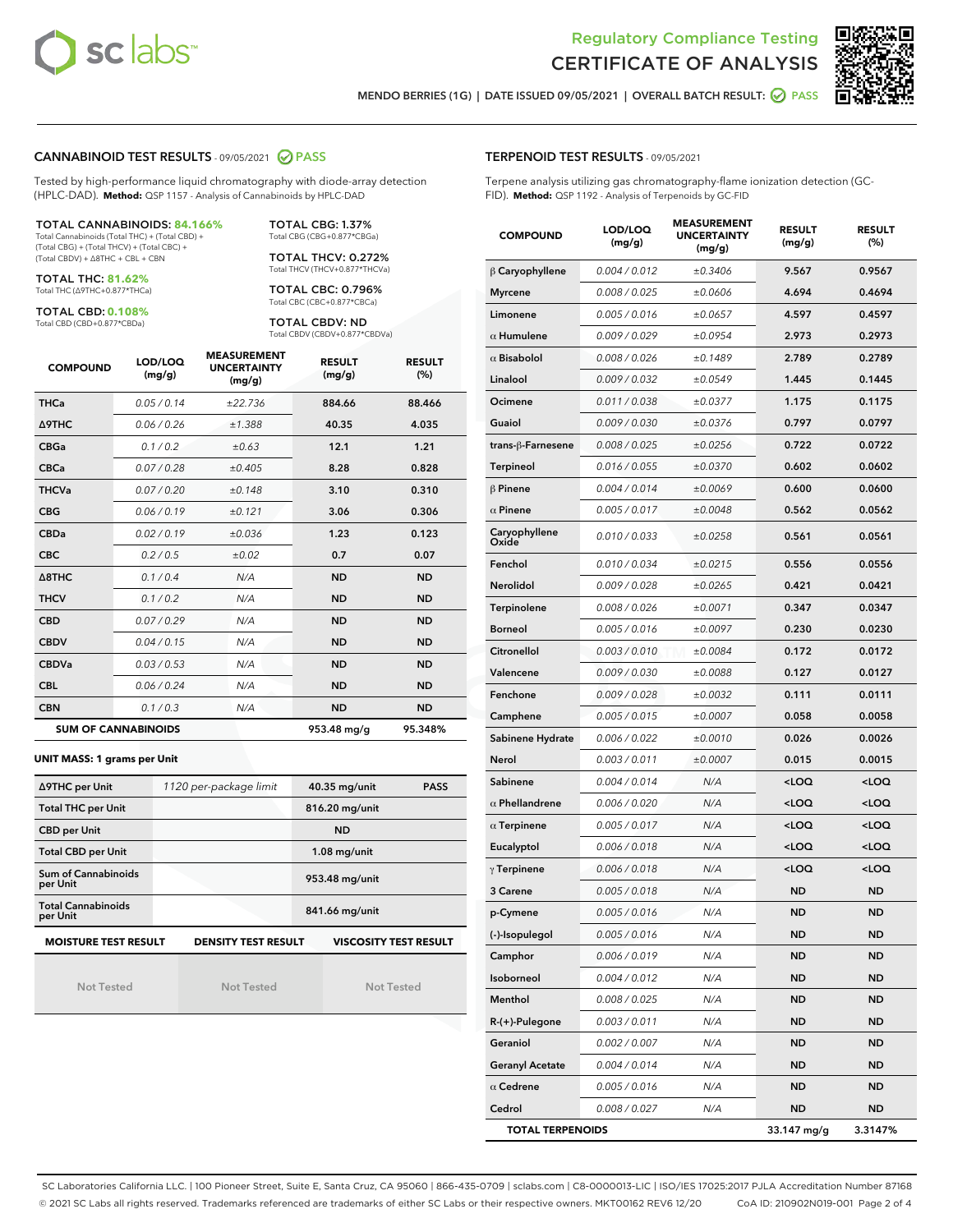



MENDO BERRIES (1G) | DATE ISSUED 09/05/2021 | OVERALL BATCH RESULT: ● PASS

## CATEGORY 1 PESTICIDE TEST RESULTS - 09/04/2021 2 PASS

Pesticide and plant growth regulator analysis utilizing high-performance liquid chromatography-mass spectrometry (HPLC-MS) or gas chromatography-mass spectrometry (GC-MS). \*GC-MS utilized where indicated. **Method:** QSP 1212 - Analysis of Pesticides and Mycotoxins by LC-MS or QSP 1213 - Analysis of Pesticides by GC-MS

| <b>COMPOUND</b>             | LOD/LOQ<br>$(\mu g/g)$ | <b>ACTION</b><br><b>LIMIT</b><br>$(\mu g/g)$ | <b>MEASUREMENT</b><br><b>UNCERTAINTY</b><br>$(\mu g/g)$ | <b>RESULT</b><br>$(\mu g/g)$ | <b>RESULT</b> |
|-----------------------------|------------------------|----------------------------------------------|---------------------------------------------------------|------------------------------|---------------|
| Aldicarb                    | 0.03 / 0.08            | $\ge$ LOD                                    | N/A                                                     | <b>ND</b>                    | <b>PASS</b>   |
| Carbofuran                  | 0.02/0.05              | $>$ LOD                                      | N/A                                                     | <b>ND</b>                    | <b>PASS</b>   |
| Chlordane*                  | 0.03 / 0.08            | $\ge$ LOD                                    | N/A                                                     | <b>ND</b>                    | <b>PASS</b>   |
| Chlorfenapyr*               | 0.03/0.10              | $>$ LOD                                      | N/A                                                     | <b>ND</b>                    | <b>PASS</b>   |
| Chlorpyrifos                | 0.02 / 0.06            | $\geq$ LOD                                   | N/A                                                     | <b>ND</b>                    | <b>PASS</b>   |
| Coumaphos                   | 0.02 / 0.07            | $\ge$ LOD                                    | N/A                                                     | <b>ND</b>                    | <b>PASS</b>   |
| Daminozide                  | 0.02 / 0.07            | $\ge$ LOD                                    | N/A                                                     | <b>ND</b>                    | <b>PASS</b>   |
| <b>DDVP</b><br>(Dichlorvos) | 0.03/0.09              | $\ge$ LOD                                    | N/A                                                     | <b>ND</b>                    | <b>PASS</b>   |
| Dimethoate                  | 0.03/0.08              | $>$ LOD                                      | N/A                                                     | <b>ND</b>                    | <b>PASS</b>   |
| Ethoprop(hos)               | 0.03/0.10              | $\ge$ LOD                                    | N/A                                                     | <b>ND</b>                    | <b>PASS</b>   |
| Etofenprox                  | 0.02 / 0.06            | $\ge$ LOD                                    | N/A                                                     | <b>ND</b>                    | <b>PASS</b>   |
| Fenoxycarb                  | 0.03 / 0.08            | $\ge$ LOD                                    | N/A                                                     | <b>ND</b>                    | <b>PASS</b>   |
| Fipronil                    | 0.03/0.08              | $>$ LOD                                      | N/A                                                     | <b>ND</b>                    | <b>PASS</b>   |
| Imazalil                    | 0.02 / 0.06            | $\ge$ LOD                                    | N/A                                                     | <b>ND</b>                    | <b>PASS</b>   |
| Methiocarb                  | 0.02 / 0.07            | $\ge$ LOD                                    | N/A                                                     | <b>ND</b>                    | <b>PASS</b>   |
| Methyl<br>parathion         | 0.03/0.10              | $\ge$ LOD                                    | N/A                                                     | <b>ND</b>                    | <b>PASS</b>   |
| <b>Mevinphos</b>            | 0.03/0.09              | $>$ LOD                                      | N/A                                                     | <b>ND</b>                    | <b>PASS</b>   |
| Paclobutrazol               | 0.02 / 0.05            | $\ge$ LOD                                    | N/A                                                     | <b>ND</b>                    | <b>PASS</b>   |
| Propoxur                    | 0.03/0.09              | $\ge$ LOD                                    | N/A                                                     | <b>ND</b>                    | <b>PASS</b>   |
| Spiroxamine                 | 0.03 / 0.08            | $\ge$ LOD                                    | N/A                                                     | <b>ND</b>                    | <b>PASS</b>   |
| Thiacloprid                 | 0.03/0.10              | $\ge$ LOD                                    | N/A                                                     | <b>ND</b>                    | <b>PASS</b>   |

#### CATEGORY 2 PESTICIDE TEST RESULTS - 09/04/2021 @ PASS

| <b>COMPOUND</b>          | LOD/LOO<br>$(\mu g/g)$ | <b>ACTION</b><br>LIMIT<br>$(\mu g/g)$ | <b>MEASUREMENT</b><br><b>UNCERTAINTY</b><br>$(\mu g/g)$ | <b>RESULT</b><br>$(\mu g/g)$ | <b>RESULT</b> |  |
|--------------------------|------------------------|---------------------------------------|---------------------------------------------------------|------------------------------|---------------|--|
| Abamectin                | 0.03/0.10              | 0.1                                   | N/A                                                     | <b>ND</b>                    | <b>PASS</b>   |  |
| Acephate                 | 0.02/0.07              | 0.1                                   | N/A                                                     | <b>ND</b>                    | <b>PASS</b>   |  |
| Acequinocyl              | 0.02/0.07              | 0.1                                   | N/A                                                     | <b>ND</b>                    | <b>PASS</b>   |  |
| Acetamiprid              | 0.02 / 0.05            | 0.1                                   | N/A                                                     | <b>ND</b>                    | <b>PASS</b>   |  |
| Azoxystrobin             | 0.02/0.07              | 0.1                                   | N/A                                                     | <b>ND</b>                    | <b>PASS</b>   |  |
| <b>Bifenazate</b>        | 0.01 / 0.04            | 0.1                                   | N/A                                                     | <b>ND</b>                    | <b>PASS</b>   |  |
| <b>Bifenthrin</b>        | 0.02 / 0.05            | 3                                     | N/A                                                     | <b>ND</b>                    | <b>PASS</b>   |  |
| <b>Boscalid</b>          | 0.03/0.09              | 0.1                                   | N/A                                                     | <b>ND</b>                    | <b>PASS</b>   |  |
| Captan                   | 0.19/0.57              | 0.7                                   | N/A                                                     | <b>ND</b>                    | <b>PASS</b>   |  |
| Carbaryl                 | 0.02/0.06              | 0.5                                   | N/A                                                     | <b>ND</b>                    | <b>PASS</b>   |  |
| Chlorantranilip-<br>role | 0.04/0.12              | 10                                    | N/A                                                     | <b>ND</b>                    | <b>PASS</b>   |  |
| Clofentezine             | 0.03/0.09              | 0.1                                   | N/A                                                     | <b>ND</b>                    | <b>PASS</b>   |  |

| <b>CATEGORY 2 PESTICIDE TEST RESULTS</b> - 09/04/2021 continued |  |
|-----------------------------------------------------------------|--|
|-----------------------------------------------------------------|--|

| <b>COMPOUND</b>               | LOD/LOQ<br>(µg/g) | <b>ACTION</b><br><b>LIMIT</b><br>(µg/g) | <b>MEASUREMENT</b><br><b>UNCERTAINTY</b><br>$(\mu g/g)$ | <b>RESULT</b><br>(µg/g) | <b>RESULT</b> |
|-------------------------------|-------------------|-----------------------------------------|---------------------------------------------------------|-------------------------|---------------|
| Cyfluthrin                    | 0.12 / 0.38       | $\overline{c}$                          | N/A                                                     | <b>ND</b>               | <b>PASS</b>   |
| Cypermethrin                  | 0.11 / 0.32       | $\mathcal{I}$                           | N/A                                                     | <b>ND</b>               | <b>PASS</b>   |
| <b>Diazinon</b>               | 0.02 / 0.05       | 0.1                                     | N/A                                                     | <b>ND</b>               | <b>PASS</b>   |
| Dimethomorph                  | 0.03 / 0.09       | 2                                       | N/A                                                     | <b>ND</b>               | <b>PASS</b>   |
| Etoxazole                     | 0.02 / 0.06       | 0.1                                     | N/A                                                     | <b>ND</b>               | <b>PASS</b>   |
| Fenhexamid                    | 0.03 / 0.09       | 0.1                                     | N/A                                                     | <b>ND</b>               | <b>PASS</b>   |
| Fenpyroximate                 | 0.02 / 0.06       | 0.1                                     | N/A                                                     | <b>ND</b>               | <b>PASS</b>   |
| Flonicamid                    | 0.03 / 0.10       | 0.1                                     | N/A                                                     | <b>ND</b>               | <b>PASS</b>   |
| Fludioxonil                   | 0.03/0.10         | 0.1                                     | N/A                                                     | <b>ND</b>               | <b>PASS</b>   |
| Hexythiazox                   | 0.02 / 0.07       | 0.1                                     | N/A                                                     | <b>ND</b>               | <b>PASS</b>   |
| Imidacloprid                  | 0.04 / 0.11       | 5                                       | N/A                                                     | <b>ND</b>               | <b>PASS</b>   |
| Kresoxim-methyl               | 0.02 / 0.07       | 0.1                                     | N/A                                                     | <b>ND</b>               | <b>PASS</b>   |
| <b>Malathion</b>              | 0.03 / 0.09       | 0.5                                     | N/A                                                     | <b>ND</b>               | <b>PASS</b>   |
| Metalaxyl                     | 0.02 / 0.07       | $\overline{c}$                          | N/A                                                     | <b>ND</b>               | <b>PASS</b>   |
| Methomyl                      | 0.03 / 0.10       | 1                                       | N/A                                                     | <b>ND</b>               | <b>PASS</b>   |
| Myclobutanil                  | 0.03 / 0.09       | 0.1                                     | N/A                                                     | <b>ND</b>               | <b>PASS</b>   |
| Naled                         | 0.02 / 0.07       | 0.1                                     | N/A                                                     | <b>ND</b>               | <b>PASS</b>   |
| Oxamyl                        | 0.04 / 0.11       | 0.5                                     | N/A                                                     | <b>ND</b>               | <b>PASS</b>   |
| Pentachloronitro-<br>benzene* | 0.03 / 0.09       | 0.1                                     | N/A                                                     | <b>ND</b>               | <b>PASS</b>   |
| Permethrin                    | 0.04 / 0.12       | 0.5                                     | N/A                                                     | <b>ND</b>               | <b>PASS</b>   |
| Phosmet                       | 0.03 / 0.10       | 0.1                                     | N/A                                                     | <b>ND</b>               | <b>PASS</b>   |
| Piperonylbu-<br>toxide        | 0.02 / 0.07       | 3                                       | N/A                                                     | <b>ND</b>               | <b>PASS</b>   |
| Prallethrin                   | 0.03 / 0.08       | 0.1                                     | N/A                                                     | <b>ND</b>               | <b>PASS</b>   |
| Propiconazole                 | 0.02 / 0.07       | 0.1                                     | N/A                                                     | <b>ND</b>               | <b>PASS</b>   |
| Pyrethrins                    | 0.04 / 0.12       | 0.5                                     | N/A                                                     | <b>ND</b>               | <b>PASS</b>   |
| Pyridaben                     | 0.02 / 0.07       | 0.1                                     | N/A                                                     | <b>ND</b>               | <b>PASS</b>   |
| Spinetoram                    | 0.02 / 0.07       | 0.1                                     | N/A                                                     | <b>ND</b>               | <b>PASS</b>   |
| Spinosad                      | 0.02 / 0.07       | 0.1                                     | N/A                                                     | <b>ND</b>               | <b>PASS</b>   |
| Spiromesifen                  | 0.02 / 0.05       | 0.1                                     | N/A                                                     | <b>ND</b>               | <b>PASS</b>   |
| Spirotetramat                 | 0.02 / 0.06       | 0.1                                     | N/A                                                     | <b>ND</b>               | <b>PASS</b>   |
| Tebuconazole                  | 0.02 / 0.07       | 0.1                                     | N/A                                                     | <b>ND</b>               | <b>PASS</b>   |
| Thiamethoxam                  | 0.03 / 0.10       | 5                                       | N/A                                                     | <b>ND</b>               | <b>PASS</b>   |
| Trifloxystrobin               | 0.03 / 0.08       | 0.1                                     | N/A                                                     | <b>ND</b>               | <b>PASS</b>   |

SC Laboratories California LLC. | 100 Pioneer Street, Suite E, Santa Cruz, CA 95060 | 866-435-0709 | sclabs.com | C8-0000013-LIC | ISO/IES 17025:2017 PJLA Accreditation Number 87168 © 2021 SC Labs all rights reserved. Trademarks referenced are trademarks of either SC Labs or their respective owners. MKT00162 REV6 12/20 CoA ID: 210902N019-001 Page 3 of 4